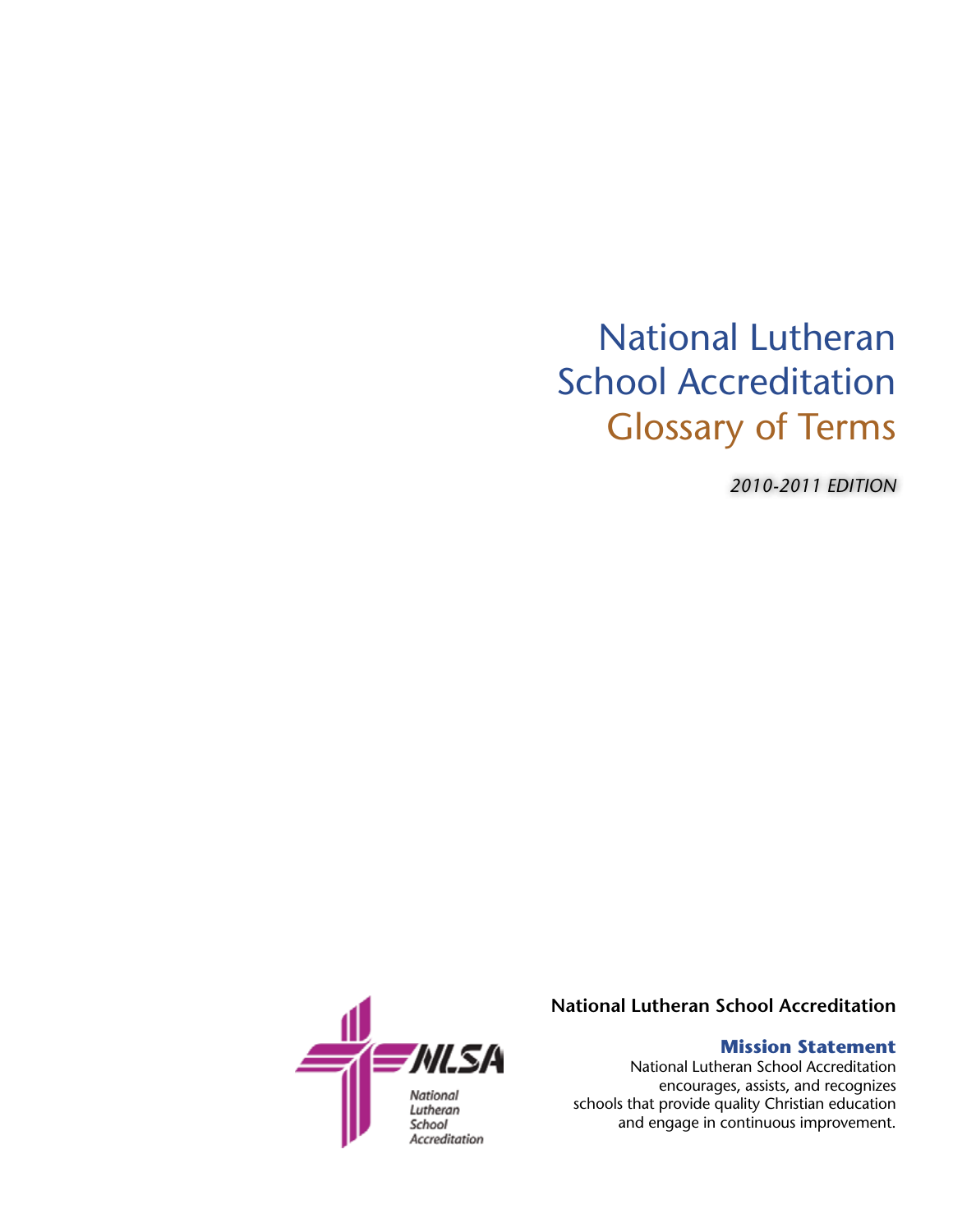## Glossary of Terms

**accredited school:** A school that has been granted accreditation by NLSA.

**administrator:** An individual charged with the responsibility of carrying out the day-to-day operations of the school. The administrator carries out the policies developed by the board. Includes directors, principals, superintendents, lead teachers, etc.

**appropriate state certification:** Every state certifies professional educators (primarily teachers and administrators) for specific responsibilities at school. Educators need certification that is specific to the ministry they provide (administrators should receive administrator certificates, early childhood educators should receive certificates that are appropriate for early childhood education, elementary teachers should receive elementary certificates and so forth).

**authorized personnel:** Individuals allowed access to student files, including teachers, nurse, principal, pastor, school secretary, and teaching support staff.

**candidate status:** The status of a school that has submitted its Self-Study Report to the NLSA office and/or a Visiting Team has been appointed.

**child care:** Any program that provides child care for children. Includes full-time care, drop-in programs, Mothers' Day Out, extended school care, infant care, and day care.

**consultant:** An individual appointed by NLSA to assist the school through the self-study process, including the preparation of the Self-Study Report.

**curriculum:** What the school plans for students to learn at the school. Usually written as objectives or outcomes of what students are expected to know, believe, and/or be able to do as the result of the schooling process.

**developmentally appropriate/age appropriate:** Activities, goals or objectives included in the educational process which are designed to meet the needs and abilities of children of a specific age or developmental level.

**dual accreditation:** Accreditation received jointly with NLSA and some other agency that is in partnership with NLSA or for which there are reciprocal agreements.

**early childhood center:** A school that includes child care and/or educational programs for children aged 3 and 4. May include kindergarten, infant, and/ or toddler programs. May be part of an elementary school.

**elementary school:** A school which includes one or more of grades one through four. Nearly always includes other grades and serves other ages also. Most often included at least preschool through grade six.

**exemplary accredited:** An Exemplary Accredited school exceeds compliance with NLSA standards, demonstrates leadership through innovative vision and is dedicated to sharing best practices within the educational community and other Lutheran schools.

**Exhibit:** Written documentation that provides evidence of school quality and compliance with NLSA standards.

**extended school care:** Caring for children who attend school before and/or after regular school hours. Includes latchkey and before and after school care.

**financial plan:** A written document that provides projections of income and expenses for at least three years, based on sound, realistic assumptions, that will ensure continued financial support for the school to achieve its goals.

**freestanding:** A school not attached to another level of school. A free-standing early childhood center is not operated by a congregation that operates an elementary school.

**grade:** A level of schooling. In elementary school it is a number (1-8). Grades in high school (9-12) are referred to as freshman, sophomore, junior and senior years. Grades for very young children are infants, toddlers, age 3 and 4 (preschool), and kindergarten.

**high school:** A school that includes one or more of grades 10-12. Typically includes grade nine. Often includes middle school (grades 6-8).

**home school:** Education provided by parents for their children at home. Some learning occurs in other locations. The student usually does not attend another school while being "home-schooled."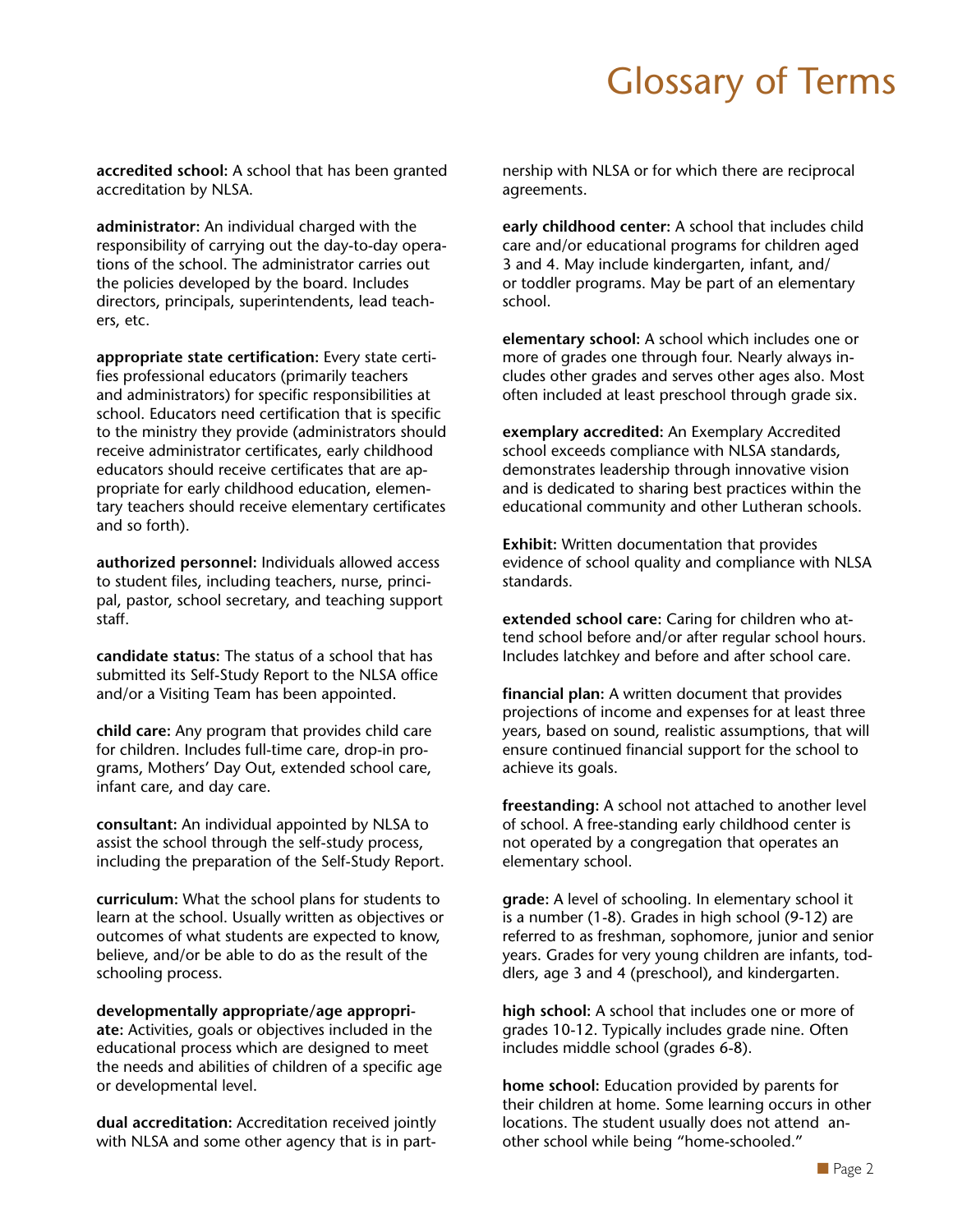**"in process":** The status of a school that has made application for NLSA accreditation and is in the process of completing the self-study process.

**indicator of success:** Another word for "benchmark"; a criterion for helping to establish whether or not a standard has been met.

**LCMS roster:** Individuals who have been certified by The Lutheran Church—Missouri Synod as a Minister of Religion Commissioned or a Minister of Religion Ordained (Called teachers of pastors).

**Lutheran school:** Any school operated by one or more congregations more than three hours per week. Preferred over "day school" or "Christian day school" (Lutheran Christian seems redundant). May include child care, infant and toddler programs, early childhood developmental centers, and kindergartens, as well as elementary, middle and secondary schools.

**learner outcomes:** The objective of a school is to help students to learn. Learner outcomes, similar to objectives, specify what students are expected to know or be able to do as a result of the education process.

**major deficiency:** Any condition that is based on an NLSA standard which has a severe negative effect on the quality of education, the ministry of the school, and/or endangers the health and safety of the school population. The deficiency must be remedied by the school within the time parameters (no longer than two years) prescribed by the visiting team.

**management procedures:** The operational actions and decisions made by the administrator or staff on a day-to-day basis. These are in agreement with any existing policies.

**mandatory:** Required, without question or exception; non-negotiable.

**Met in Full:** The indicator of success has been completely accomplished by the school. It is easily verifiable through evidence and documentation.

**mission statement:** A short statement (25 words or less) that expresses the purpose of the school.

**Mostly Met:** The indicator of success has been partially accomplished by the school. Documentation and evidence regularly indicates that the school is well on the way towards full accomplishment of the indicator.

**needs assessment:** A process of using objective and subjective means to identify needs which, when filled, will benefit children at your school. A needs assessment answers the question, "What needs improvement at your school for your students?"

**Not Presently Met:** There has been no progress demonstrated by the school towards the accomplishment of this indicator of success.

**operating congregation:** Refers to whatever entity functions as the supporting parish of a school, whether it be one or more parishes or an association of parishes.

**permanent cumulative records:** Most schools maintain records of students throughout their attendance or enrollment at the school. These are kept for the duration of the child's enrollment and usually for several years afterwards. They typically are kept in a file in the school office and provide a permanent record of grades, health, growth, behavior, and so forth.

**policy:** A board decision that directs future actions of the administrator and other school staff.

**professional staff:** Paid employees of a school (congregation) who have responsibilities for education.

**provisional accreditation:** A provisionally accredited school fails to comply with required standards or indicators of success and/or has been cited with major deficiencies by the visiting team. The NAC may change the status of any accredited school to provisional as a result of non-compliance with current policy guidelines.

**RSO:** Recognized Service Organization. Service organizations officially recognized by The Lutheran Church—Missouri Synod.

**Rarely Met:** Infrequent implementation of an indicator of success. This indicator rarely occurs in the school and evidence and documentation for compliance is minimally present.

**required indicator of success:** An indicator of success which is mandatory to meet before accreditation can be considered.

**school:** A planned program for helping children learn. Includes preschool, kindergarten, child care, elementary school, middle school, home school, and secondary (senior high or junior high) school.